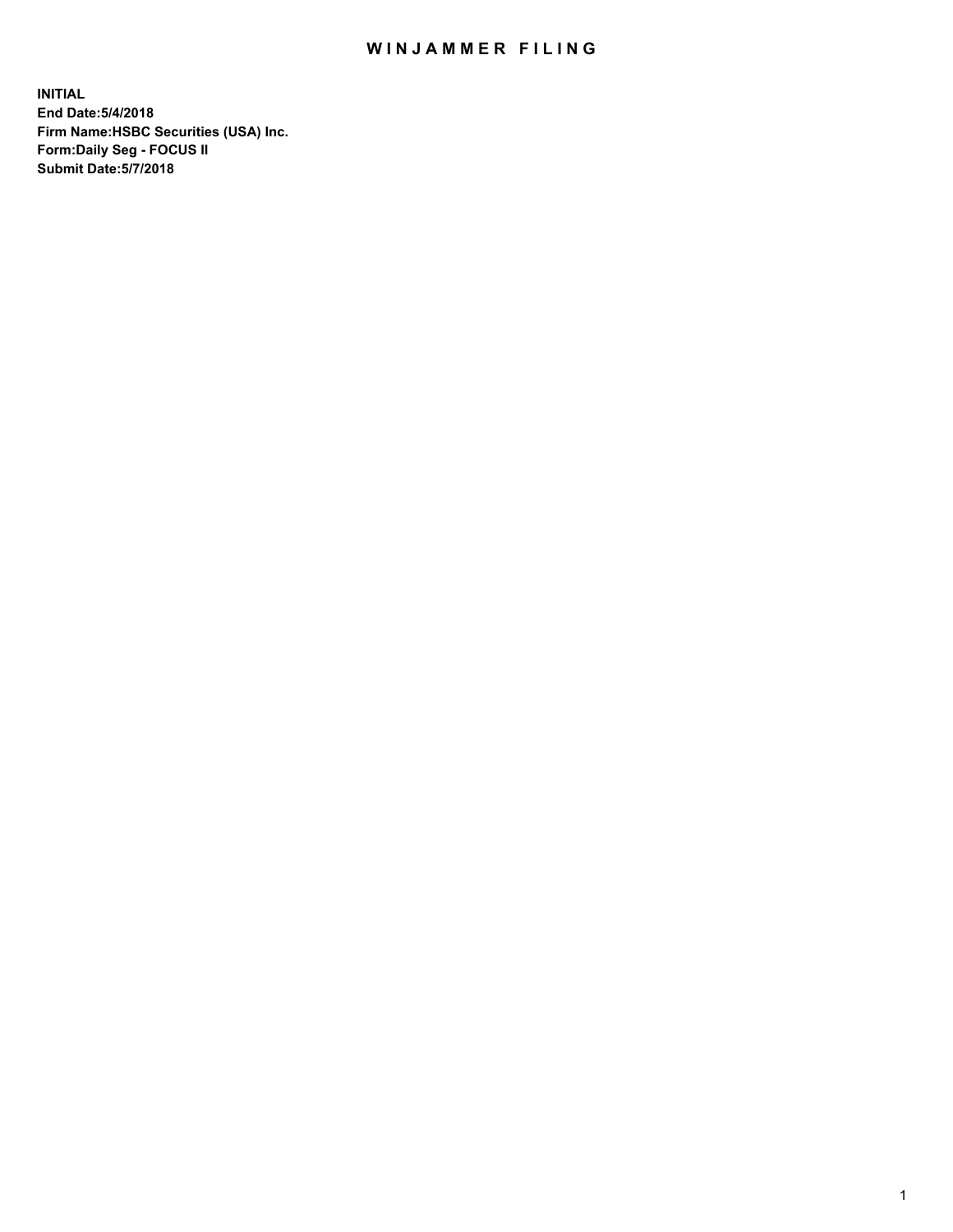## **INITIAL End Date:5/4/2018 Firm Name:HSBC Securities (USA) Inc. Form:Daily Seg - FOCUS II Submit Date:5/7/2018 Daily Segregation - Cover Page**

| Name of Company<br><b>Contact Name</b><br><b>Contact Phone Number</b><br><b>Contact Email Address</b>                                                                                                                                                                                                                          | <b>HSBC Securities (USA) Inc.</b><br><b>Michael Vacca</b><br>212-525-7951<br>michael.vacca@us.hsbc.com |
|--------------------------------------------------------------------------------------------------------------------------------------------------------------------------------------------------------------------------------------------------------------------------------------------------------------------------------|--------------------------------------------------------------------------------------------------------|
| FCM's Customer Segregated Funds Residual Interest Target (choose one):<br>a. Minimum dollar amount: ; or<br>b. Minimum percentage of customer segregated funds required:%; or<br>c. Dollar amount range between: and; or<br>d. Percentage range of customer segregated funds required between: % and %.                        | 147,000,000<br><u>0</u><br><u>00</u><br>0 <sub>0</sub>                                                 |
| FCM's Customer Secured Amount Funds Residual Interest Target (choose one):<br>a. Minimum dollar amount: ; or<br>b. Minimum percentage of customer secured funds required:%; or<br>c. Dollar amount range between: and; or<br>d. Percentage range of customer secured funds required between:% and%.                            | 25,000,000<br><u>0</u><br><u>00</u><br>00                                                              |
| FCM's Cleared Swaps Customer Collateral Residual Interest Target (choose one):<br>a. Minimum dollar amount: ; or<br>b. Minimum percentage of cleared swaps customer collateral required:% ; or<br>c. Dollar amount range between: and; or<br>d. Percentage range of cleared swaps customer collateral required between:% and%. | 95,000,000<br><u>0</u><br><u>00</u><br><u>00</u>                                                       |

Attach supporting documents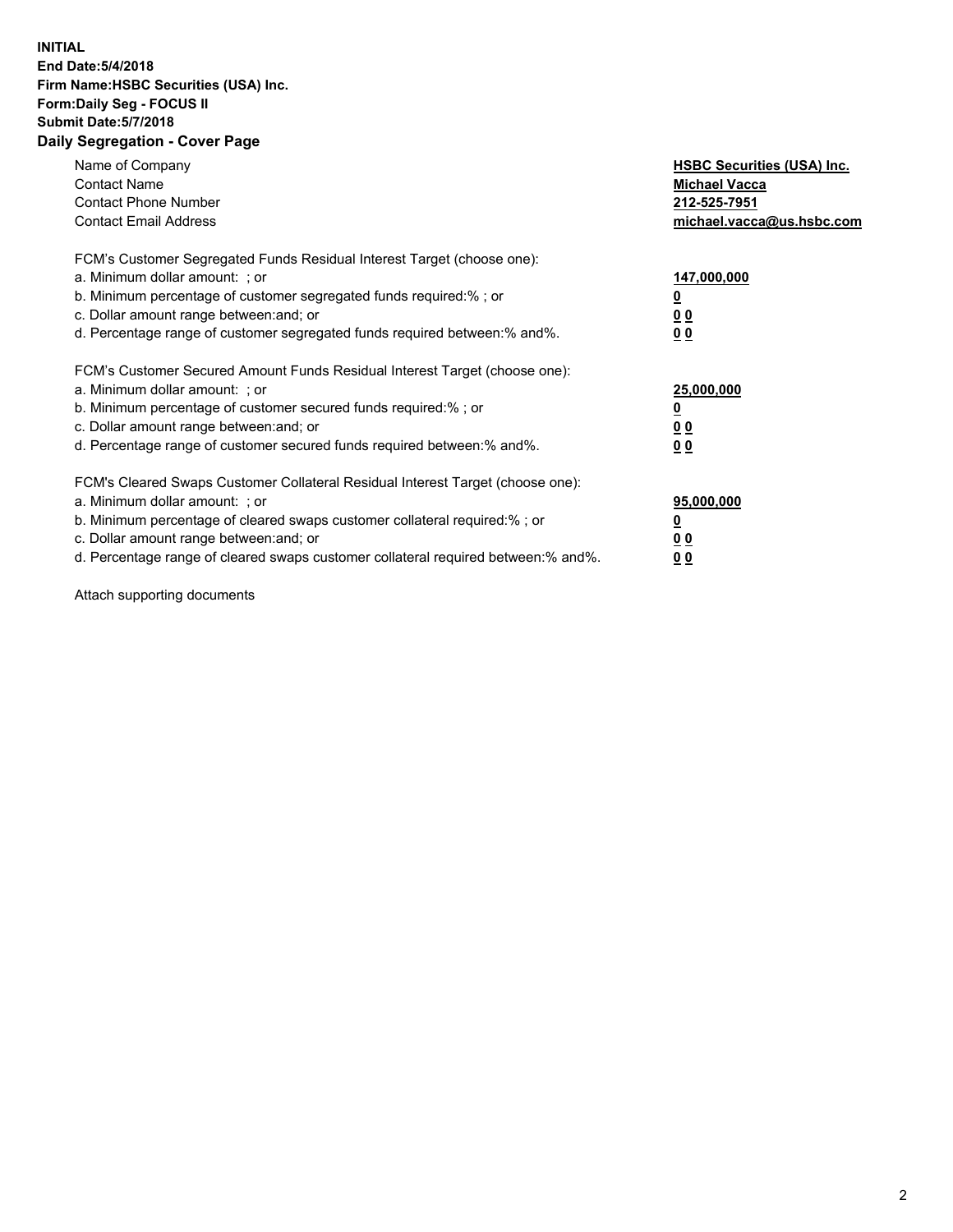**INITIAL End Date:5/4/2018 Firm Name:HSBC Securities (USA) Inc. Form:Daily Seg - FOCUS II Submit Date:5/7/2018 Daily Segregation - Secured Amounts** Foreign Futures and Foreign Options Secured Amounts Amount required to be set aside pursuant to law, rule or regulation of a foreign government or a rule of a self-regulatory organization authorized thereunder **0** [7305] 1. Net ledger balance - Foreign Futures and Foreign Option Trading - All Customers A. Cash **91,912,933** [7315] B. Securities (at market) **89,629,352** [7317] 2. Net unrealized profit (loss) in open futures contracts traded on a foreign board of trade **-18,958,691** [7325] 3. Exchange traded options a. Market value of open option contracts purchased on a foreign board of trade **0** [7335] b. Market value of open contracts granted (sold) on a foreign board of trade **0** [7337] 4. Net equity (deficit) (add lines 1. 2. and 3.) **162,583,594** [7345] 5. Account liquidating to a deficit and account with a debit balances - gross amount **3,875,825** [7351] Less: amount offset by customer owned securities **-3,875,724** [7352] **101** [7354] 6. Amount required to be set aside as the secured amount - Net Liquidating Equity Method (add lines 4 and 5) **162,583,695** [7355] 7. Greater of amount required to be set aside pursuant to foreign jurisdiction (above) or line 6. **162,583,695** [7360] FUNDS DEPOSITED IN SEPARATE REGULATION 30.7 ACCOUNTS 1. Cash in banks A. Banks located in the United States **79,487,647** [7500] B. Other banks qualified under Regulation 30.7 **0** [7520] **79,487,647** [7530] 2. Securities A. In safekeeping with banks located in the United States **43,339,843** [7540] B. In safekeeping with other banks qualified under Regulation 30.7 **0** [7560] **43,339,843** [7570] 3. Equities with registered futures commission merchants A. Cash **0** [7580] B. Securities **0** [7590] C. Unrealized gain (loss) on open futures contracts **0** [7600] D. Value of long option contracts **0** [7610] E. Value of short option contracts **0** [7615] **0** [7620] 4. Amounts held by clearing organizations of foreign boards of trade A. Cash **0** [7640] B. Securities **0** [7650] C. Amount due to (from) clearing organization - daily variation **0** [7660] D. Value of long option contracts **0** [7670] E. Value of short option contracts **0** [7675] **0** [7680] 5. Amounts held by members of foreign boards of trade A. Cash **53,201,214** [7700] B. Securities **46,289,509** [7710] C. Unrealized gain (loss) on open futures contracts **-18,958,691** [7720] D. Value of long option contracts **0** [7730] E. Value of short option contracts **0** [7735] **80,532,032** [7740] 6. Amounts with other depositories designated by a foreign board of trade **0** [7760] 7. Segregated funds on hand **0** [7765] 8. Total funds in separate section 30.7 accounts **203,359,522** [7770] 9. Excess (deficiency) Set Aside for Secured Amount (subtract line 7 Secured Statement Page 1 from Line 8) **40,775,827** [7380] 10. Management Target Amount for Excess funds in separate section 30.7 accounts **25,000,000** [7780] 11. Excess (deficiency) funds in separate 30.7 accounts over (under) Management Target **15,775,827** [7785]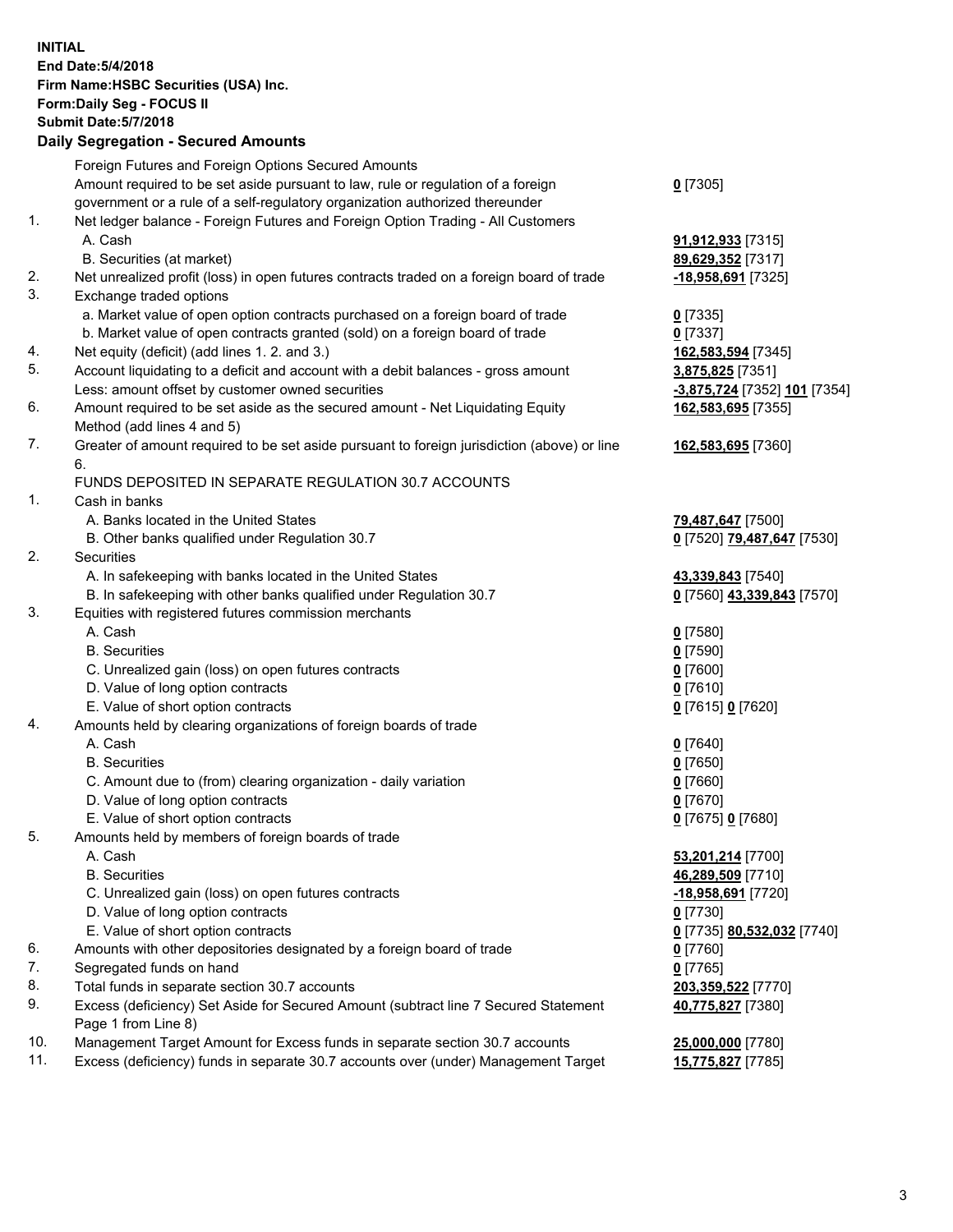| <b>INITIAL</b> | End Date: 5/4/2018<br>Firm Name: HSBC Securities (USA) Inc.<br><b>Form:Daily Seg - FOCUS II</b><br><b>Submit Date: 5/7/2018</b><br>Daily Segregation - Segregation Statement |                              |
|----------------|------------------------------------------------------------------------------------------------------------------------------------------------------------------------------|------------------------------|
|                |                                                                                                                                                                              |                              |
| 1.             | SEGREGATION REQUIREMENTS(Section 4d(2) of the CEAct)                                                                                                                         |                              |
|                | Net ledger balance<br>A. Cash                                                                                                                                                |                              |
|                |                                                                                                                                                                              | 529,226,015 [7010]           |
| 2.             | B. Securities (at market)<br>Net unrealized profit (loss) in open futures contracts traded on a contract market                                                              | 1,280,801,996 [7020]         |
| 3.             | Exchange traded options                                                                                                                                                      | <u>-133,648,271</u> [7030]   |
|                | A. Add market value of open option contracts purchased on a contract market                                                                                                  | <u>244,046,910</u> [7032]    |
|                | B. Deduct market value of open option contracts granted (sold) on a contract market                                                                                          | 47,525,847 [7033]            |
| 4.             | Net equity (deficit) (add lines 1, 2 and 3)                                                                                                                                  | 1,872,900,803 [7040]         |
| 5.             | Accounts liquidating to a deficit and accounts with                                                                                                                          |                              |
|                | debit balances - gross amount                                                                                                                                                | 11,364,318 [7045]            |
|                | Less: amount offset by customer securities                                                                                                                                   | -11,364,243 [7047] 75 [7050] |
| 6.             | Amount required to be segregated (add lines 4 and 5)                                                                                                                         | 1,872,900,878 [7060]         |
|                | FUNDS IN SEGREGATED ACCOUNTS                                                                                                                                                 |                              |
| 7.             | Deposited in segregated funds bank accounts                                                                                                                                  |                              |
|                | A. Cash                                                                                                                                                                      | 29,045,726 [7070]            |
|                | B. Securities representing investments of customers' funds (at market)                                                                                                       | 0 [7080]                     |
|                | C. Securities held for particular customers or option customers in lieu of cash (at                                                                                          | 191,734,670 [7090]           |
|                | market)                                                                                                                                                                      |                              |
| 8.             | Margins on deposit with derivatives clearing organizations of contract markets                                                                                               |                              |
|                | A. Cash                                                                                                                                                                      | 483,709,458 [7100]           |
|                | B. Securities representing investments of customers' funds (at market)                                                                                                       | $0$ [7110]                   |
|                | C. Securities held for particular customers or option customers in lieu of cash (at                                                                                          | 1,041,805,566 [7120]         |
|                | market)                                                                                                                                                                      |                              |
| 9.             | Net settlement from (to) derivatives clearing organizations of contract markets                                                                                              | 30,433,515 [7130]            |
| 10.            | Exchange traded options                                                                                                                                                      |                              |
|                | A. Value of open long option contracts                                                                                                                                       | 244,046,910 [7132]           |
|                | B. Value of open short option contracts                                                                                                                                      | 47,525,847 [7133]            |
| 11.            | Net equities with other FCMs                                                                                                                                                 |                              |
|                | A. Net liquidating equity                                                                                                                                                    | 10,568,758 [7140]            |
|                | B. Securities representing investments of customers' funds (at market)                                                                                                       | $0$ [7160]                   |
|                | C. Securities held for particular customers or option customers in lieu of cash (at                                                                                          | $0$ [7170]                   |
|                | market)                                                                                                                                                                      |                              |
| 12.            | Segregated funds on hand                                                                                                                                                     | 47,261,760 [7150]            |
| 13.            | Total amount in segregation (add lines 7 through 12)                                                                                                                         | 2,031,080,516 [7180]         |
| 14.            | Excess (deficiency) funds in segregation (subtract line 6 from line 13)                                                                                                      | <u>158,179,638</u> [7190]    |
| 15.            | Management Target Amount for Excess funds in segregation                                                                                                                     | 147,000,000 [7194]           |

16. Excess (deficiency) funds in segregation over (under) Management Target Amount Excess

ا<sup>194</sup>ا <u>11,179,638</u> [7198]